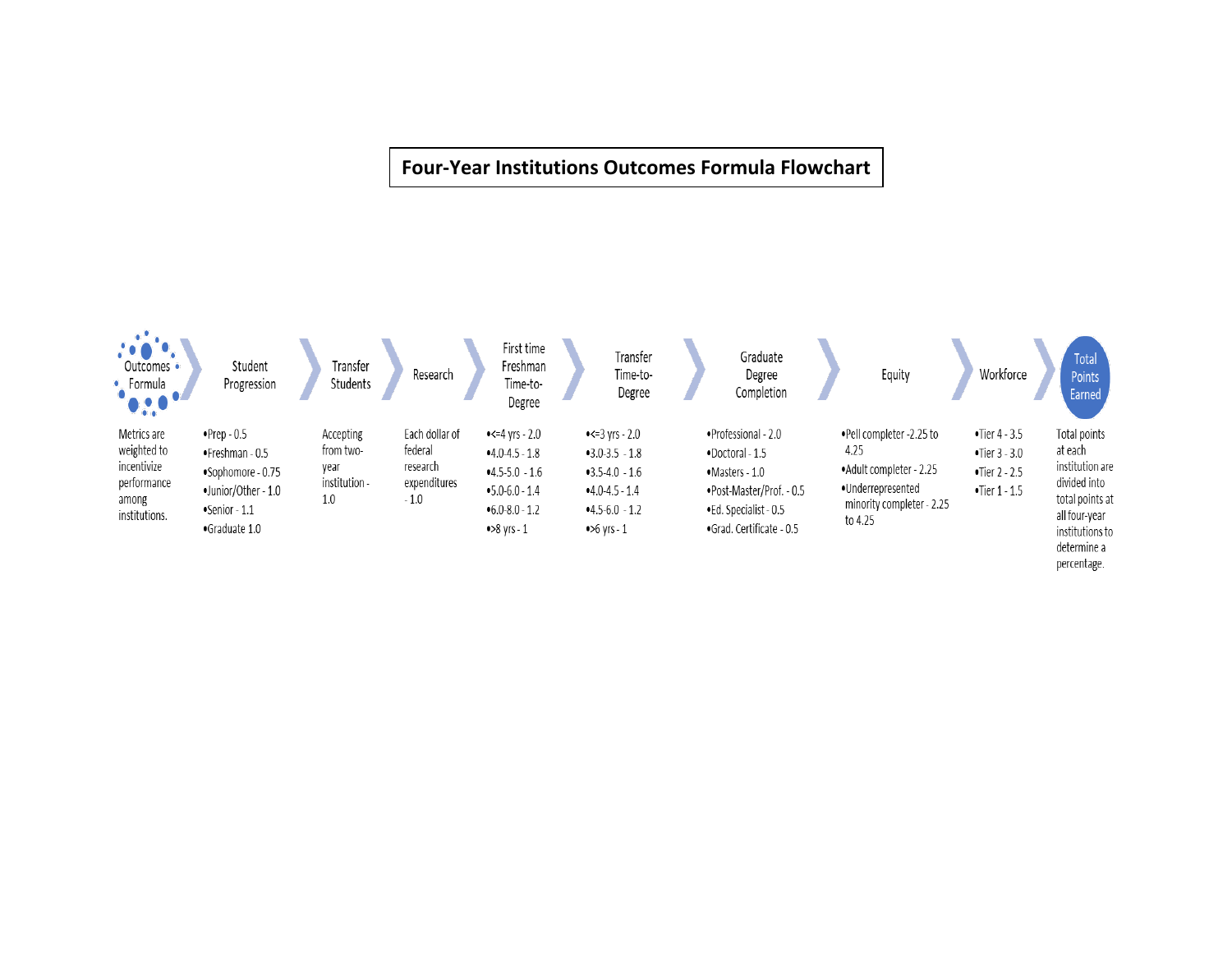## **Two-Year Institutions Outcomes Formula Flowchart**

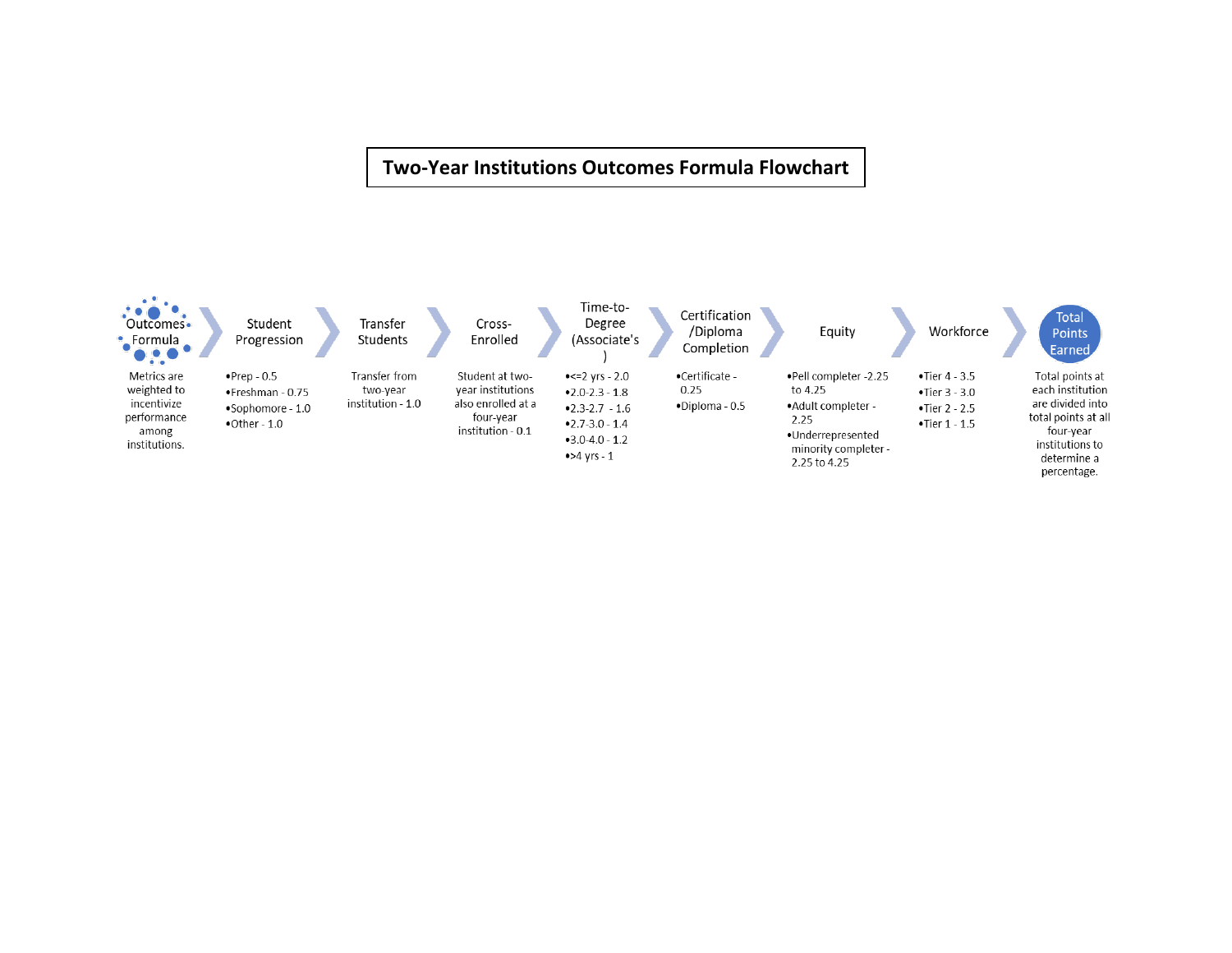**Metric Descriptions**

## **Student Progression**

Students are counted based on annual "progression", measuring enrollment by incremental completion of 30 credit hours. Profession is identified by student level (i.e., FR, SO, etc.) with heavier factors applied as students progress from lower to upper level status.

## **Transfer Students**

This metrics awards points to both two-year and four-year institutions. Four-year institutions receive a point for each student that is admitted as a transfer student and two-year institutions receive a point if the transfer student is matched against year enrollment at a Louisiana two-year institution.

## **Cross-Enrolled (Two-year Institutions Only)**

This metric awards a weight for each student of a two-year institution that is also enrolled at a four-year institution. Cross-enrollment allows a student to take courses at a two-year institution and four-year institution in the same semester. Cross-enrollment allows a student to fulfill curricular requirements or to take advantage of a course(s) not offered at their home institution.

#### **Research (Four-year Institutions Only)**

Grant funded research is measured by Federal research expenditures at each institution based on a three-year average. This metric incentivizes institutions to increase the amount of grant-funded research performed by faculty.

#### **Time-to-Degree**

Weights are applied to the amount of time a student takes to earn a degree. Heavier weights are applied to students who earn a degree in less time. This metric applies to associate's degrees (two-year institutions only) and baccalaureate degrees (first-time freshman and transfer students).